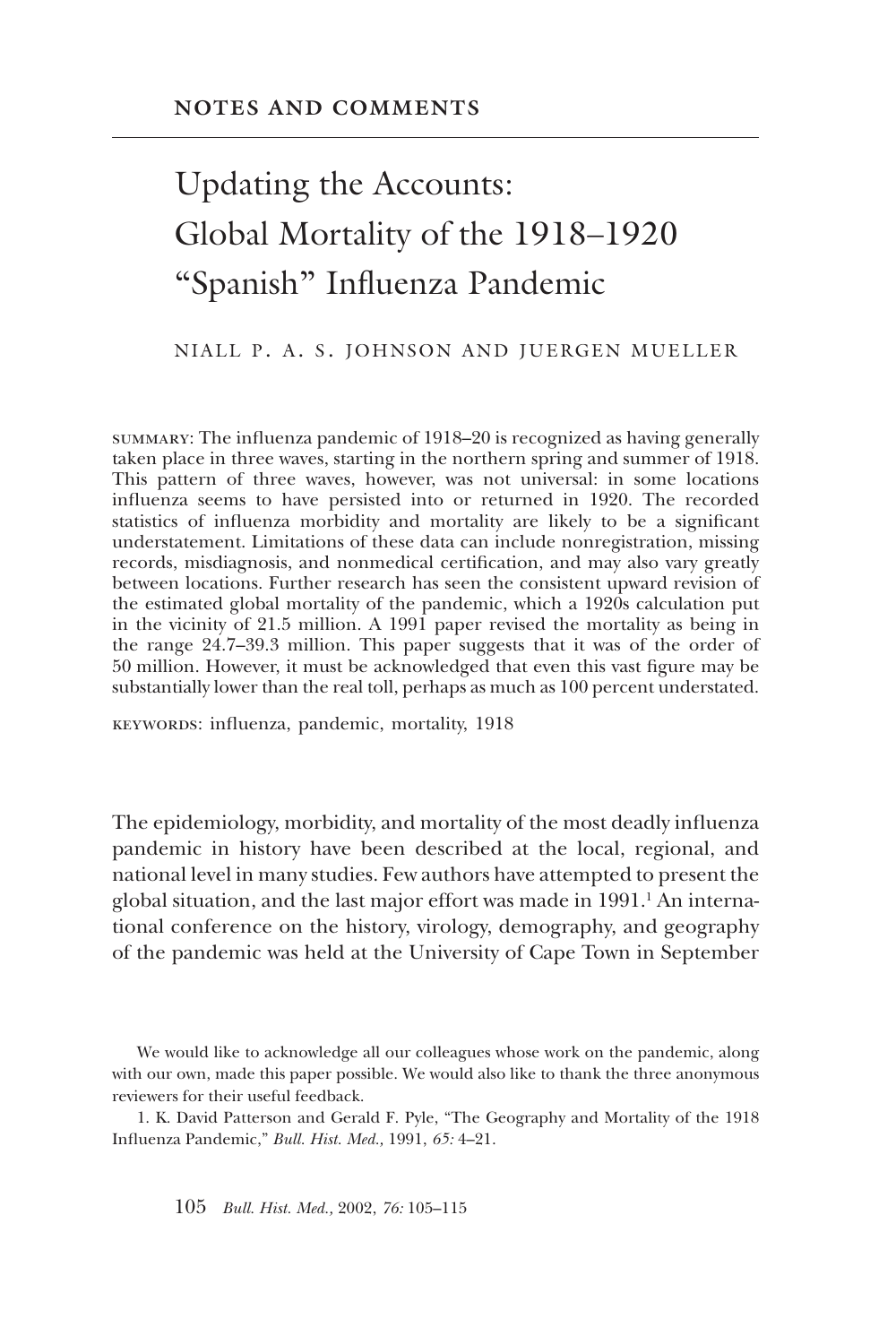1998;<sup>2</sup> the new approaches and new regional studies presented there, in addition to some comparative studies, have helped redress our patchy knowledge. This paper does not attempt to summarize the entire conference; rather, its purpose is limited to updating the tally of mortality caused by this single massive pandemic.3

One of the most striking aspects of the influenza pandemic of 1918– 1920 was the heavy toll on the young adult population. Some regions reported mortality rates for the entire population as high as 5–10 percent.4 On the other hand, there are areas where very low morbidity and mortality were reported.<sup>5</sup> Svenn-Erik Mamelund has suggested that coastal locations, urban centers, and areas with higher levels of connection via communication and transport networks endured higher mortality rates than remote, rural, and isolated areas. $^6$  It has been suggested that a fresh look at the epidemiology may help to explain examples of regional mortality variations. This, however, is outside the scope of this paper. Indeed, it could be argued that such local variations are rendered trivial

2. "The Spanish 'Flu 1918–1998: Reflections on the Influenza Pandemic of 1918 after 80 Years," meeting held at University of Cape Town, 12–15 September 1998.

3. A collection of the papers from the Cape Town conference is due to be published as Howard Phillips and David Killingray, eds., *The Spanish Flu Pandemic of 1918–19: New Perspectives* (London: Routledge, 2002).

4. See, for example, Colin Brown, "The Influenza Pandemic of 1918 in Indonesia," in *Death and Disease in Southeast Asia: Explorations in Social, Medical and Demographic History,* ed. Norman G. Owen (Oxford: Oxford University Press, 1987), pp. 235–56; Beatriz Echeverri Dávila, *La gripe española: La pandemia de 1918–1919* (Madrid: Centro de Investigaciones Sociológicas, 1993); Ian D. Mills, "The 1918–1919 Influenza Pandemic—The Indian Experience," *Indian Econ. & Soc. Hist. Rev.,* 1986, *23:* 1–40; Juergen Mueller, "Patterns of Reaction to a Demographic Crisis: The Spanish Influenza Pandemic (1918–1919) in Sub-Saharan Africa. A Research Proposal and Preliminary Regional and Comparative Findings," Staff Seminar Paper no. 6 (Nairobi: University of Nairobi, Department of History, 1995); Karl David Patterson, "The Influenza Epidemic of 1918–19 in the Gold Coast," *J. Afr. Hist.,* 1983, *24:* 485–502; Howard Phillips, *"Black October": The Impact of the Spanish Influenza Epidemic of 1918 on South Africa,* Archives Year Book for South African History (Pretoria: Government Printer, 1990); Geoffrey W. Rice (with assistance from Linda Bryder), *Black November: The 1918 Influenza Pandemic in New Zealand* (Wellington: Allen & Unwin, 1988); Sandra M. Tomkins, "The Influenza Epidemic of 1918–19 in Western Samoa," *J. Pacific Hist.,* 1992, *27:* 181–97; idem, "Colonial Administration in British Africa during the Influenza Epidemic of 1918–19," *Can. J. Afr. Stud.,* 1994, *28:* 60–83.

5. See, for example, Mueller, "Patterns of Reaction" (n. 4); Phillips, *"Black October"* (n. 4).

6. Svenn-Erik Mamelund, "Spanskeskyen i Norge 1918–1920: Diffusjon og demografiske konsekvenser" (master's degree thesis, University of Oslo, 1998). Phillips reached similar conclusions in explaining the variations in South Africa, especially for Natal: Phillips, *"Black October"* (n. 4).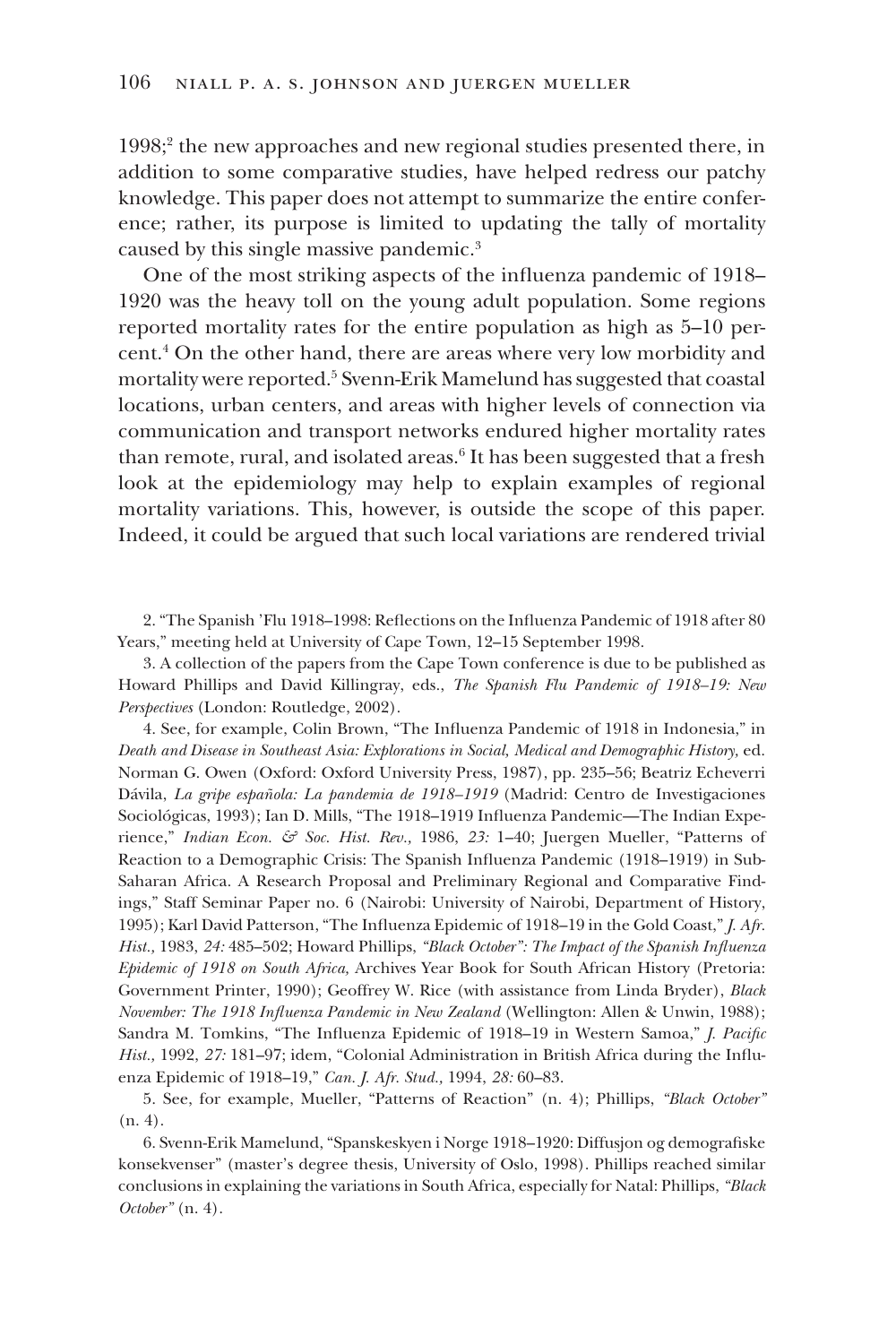by the sheer scale and generalized nature of the pandemic, as evidenced by the universal pattern of young adult mortality. The pattern of age mortality can be considered one of the most important and identifying characteristics of this pandemic.

The pandemic is recognized as having generally taken place in three waves, starting in the northern spring and summer of 1918. This comparatively mild first wave attracted relatively little attention. The second wave scorched its way around the globe in the northern autumn and was followed by another, less-severe wave early in 1919. The three waves circumnavigated the globe in a little less than a year. However, this pattern of three waves was not universal: Australia, for example, due to the partial success of a maritime quarantine that delayed the outbreak until early in 1919, experienced a single, longer wave of influenza activity.

In some locations influenza seems to have persisted into or returned in 1920—for example, across Scandinavia, and in isolated South Atlantic islands. Some regard this as a "fourth wave" of the pandemic. This is not a consistent feature, however, and it is debatable whether it should be considered a fourth wave of the pandemic or a new epidemic, possibly associated with a different strain of the virus.

## Underreporting

One of the most difficult problems for those working on past outbreaks of disease is that of data: what data there are tend to be inconsistent and of questionable validity, accuracy, and robustness. This has long been a concern with medical or vital statistics. Graham Mooney quoted from the *49th Annual Report of the Registrar-General* that "it is useless . . . to shut our eyes to the imperfections of our records. To be without trustworthy means of comparison is doubtlessly an evil, but to ignore the difficulties and deal with the records as thoroughly reliable would be still worse, for it is far better to be without statistics at all than to be misled by false ones."7 Notwithstanding such pessimism, is it not better to use what data we have, while recognizing their limitations? In the present study, we have tended to the approach that Andrew D. Cliff, Peter Haggett, and John K. Ord described in the preface to their examination of the spatial aspects of influenza by declaring that "our philosophy has been pragmatic in the sense that to ignore these data, whatever their limitations,

<sup>7.</sup> *49th Annual Report of the Registrar-General,* 1888, p. xx; cited in Graham Mooney, "Professionalization in Public Health and the Measurement of Sanitary Progress in Nineteenth-Century England and Wales," *Soc. Hist. Med.,* 1997, *10:* 53.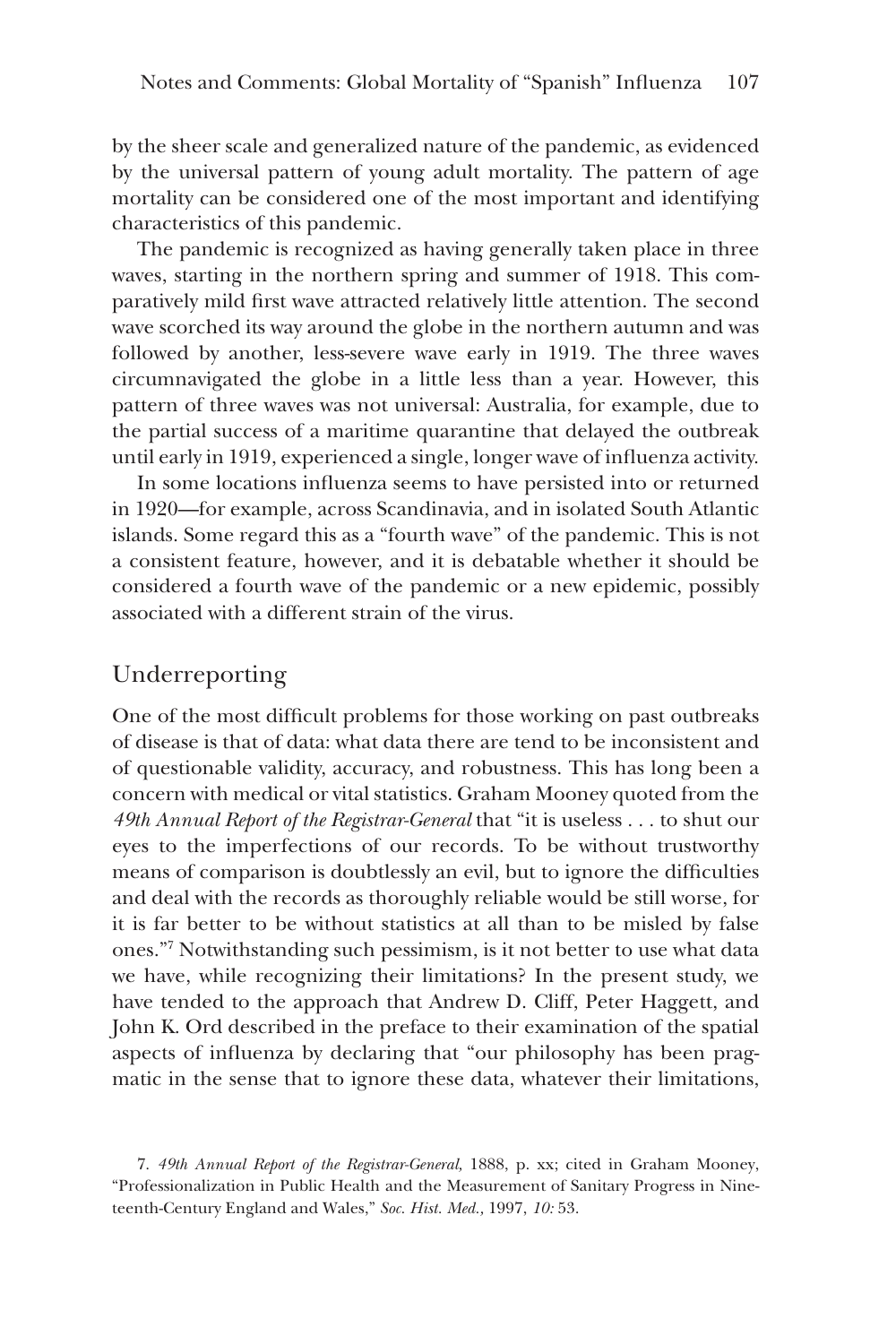would be to overlook major potential sources of information about the disease; in other words, we see our business as one of lighting candles rather than cursing the darkness."8

Recognizing the limitations, it is generally accepted that recorded statistics of influenza morbidity and mortality are likely to be a significant understatement. These limitations can include nonregistration, missing records, misdiagnosis, and nonmedical certification, and they may also vary greatly between locations. Underreporting could also occur because of the deadlines placed on reporting by (colonial) authorities and reporting agencies, and the inconsistent coverage or reporting of the population (often overlooking rural and/or native populations). These factors are all in addition to the widespread problem of the restriction of reporting to the major wave of the pandemic, ignoring influenza mortality before and after this wave.

A recurring feature of the work on the pandemic in the last couple of decades has been the consistent upward revision of mortality figures. Much of the research has incorporated "excess" deaths calculations that have attempted to reveal the true extent of the mortality associated with the pandemic.

### Global Influenza Mortality

Global mortality was computed by Edwin Oakes Jordan in the 1920s to have been in the vicinity of 21.5 million.<sup>9</sup> Jordan's estimate stood for decades, but now it seems almost ludicrously low, particularly since Ian Mills has put Indian mortality alone at 18 million.<sup>10</sup> K. David Patterson and Gerald Pyle's more recent tally estimated the mortality as 24.7–39.3 million, while suggesting that "a conservative total of roughly 30 million victims" was their preferred figure.<sup>11</sup> It is now a decade since Patterson and Pyle published their widely cited tabulation of global influenza deaths from the pandemic. In the light of the activities of many scholars,

8. Andrew D. Cliff, Peter Haggett, and John K. Ord, *Spatial Aspects of Influenza Epidemics* (London: Pion, 1986), preface (unnumbered).

9. Edwin Oakes Jordan, *Epidemic Influenza: A Survey* (Chicago: American Medical Association, 1927). Wesley Spink gave a figure of 21,642,283, which suggests an implausible degree of precision. Spink's tally recorded deaths in England and Wales as being only 112,239, whereas sixty years previously the Registrar-General had estimated mortality at 200,000: Wesley W. Spink, *Infectious Disease: Prevention and Treatment in the Nineteenth and Twentieth Centuries* (Folkestone: Dawson, 1979), pp. 215–16.

10. Mills, "Indian Experience" (n. 4).

11. Patterson and Pyle, "Geography and Mortality" (n. 1), p. 15.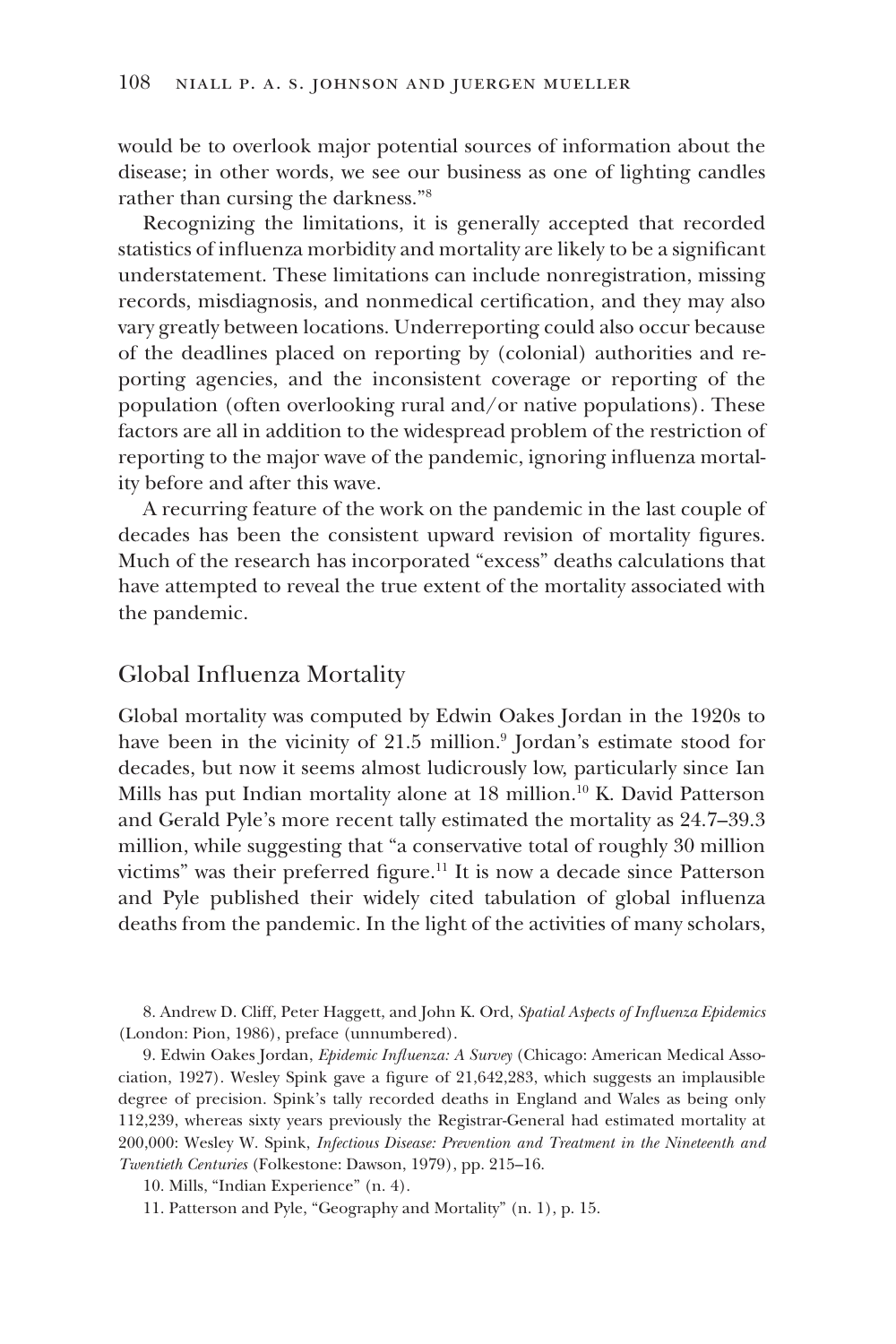culminating in the first international conference on the pandemic, it is appropriate and timely that we should revisit their figures and provide an updated account, as given in Tables 1–5.12 This not only reflects our greater knowledge of the pandemic due to the efforts of many workers, but can also be considered a memorial to the late David Patterson who did so much to bring it into the realm of modern academic interest.

These tables are by no means a definitive record of the mortality brought about by the pandemic. It must be accepted that much of the mortality may not have been recorded, and what figures do exist vary greatly in coverage and reliability. In almost every instance where a researcher has reexamined the pandemic with a view to determining the true level of mortality, this has led to a significant upward revision.

There are many problems with these figures, many reasons why the estimates are shown as quite large ranges. There are a number of issues concerning the data that one has to keep in mind when trying to make such an enumeration. Ideally, we would have figures for entire nations, for the entire pandemic period (all waves), and for all deaths caused by the pandemic (influenza + pneumonia + all other "excess" deaths). Unfortunately, this is not the case with the vast majority of the data: some cover only certain populations or certain areas in a country, some cover only the second wave, some include only "influenza" deaths. However, our tables do, we believe, give a more accurate tally of the mortality due to the pandemic and reflect the research that has been undertaken since Patterson and Pyle published their tabulation.

The figures used here have been derived in various ways by many researchers. The methods employed include revisiting official records and recompiling the recorded numbers, and calculating "excess" deaths from recorded mortality for influenza, respiratory causes, or all causes. For example, the British figures presented (for Scotland, England, and Wales) were calculated using an excess-deaths method focused on five

12. The following sources were used in constructing the tables: Margareta Åman, "Spanska sjukan: Den svenska epidemin 1918–1920 och dess internationella bakgrund [Spanish influenza: The Swedish epidemic, 1918–1920, and its international background]" (Ph.D. thesis, Uppsala University, 1990); Andrew D. Cliff, Peter Haggett, and John K. Ord, *Spatial Aspects of Influenza Epidemics* (London: Pion, 1986), preface (unnumbered); Richard Hugheson Collier, *The Plague of the Spanish Lady: The Influenza Pandemic of 1918–1919* (London: Macmillan, 1974); Edwin Oakes Jordan, *Epidemic Influenza: A Survey* (Chicago: American Medical Association, 1927); Ministry of Health, *Report on the Pandemic of Influenza 1918–1919* (London: Ministry of Health/HMSO, 1920); and K. David Patterson and Gerald F. Pyle, "The Geography and Mortality of the 1918 Influenza Pandemic," *Bull. Hist. Med.*, 1991, *65:* 4–21.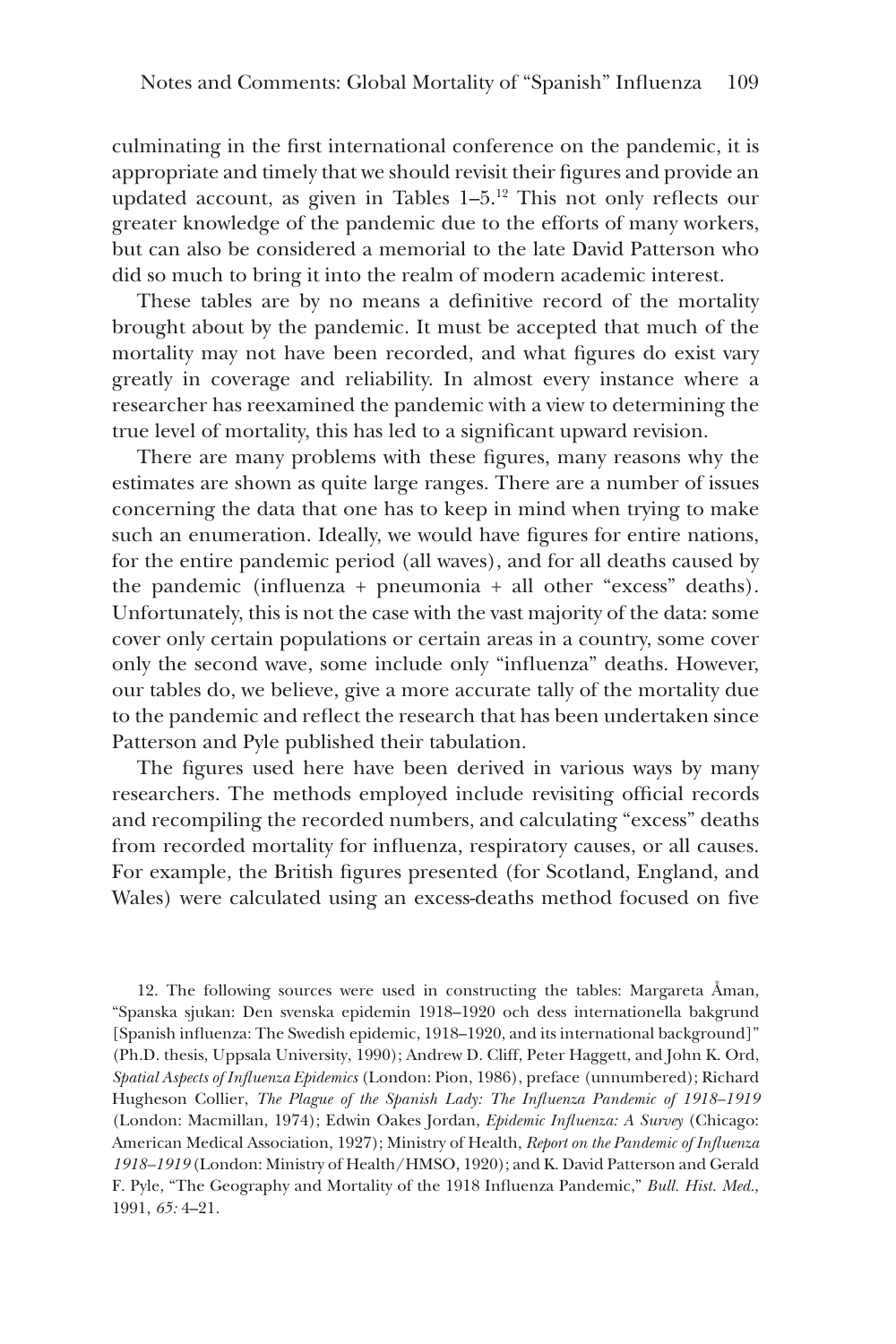| Location               | Population              | Published<br>death toll<br>(per 1,000) | Published<br>death rate<br>(per 1,000) | Recalculated<br>death<br>rate |
|------------------------|-------------------------|----------------------------------------|----------------------------------------|-------------------------------|
|                        |                         |                                        |                                        |                               |
| Belgian Congo          |                         | $\sim$ 300,000                         | ~100.00                                |                               |
| <b>Botswana</b>        |                         | 7,000                                  | $40.00 -$                              |                               |
|                        |                         |                                        | 50.00                                  |                               |
| Cameroon               | $561,000^{\rm a}$       | 250,000                                |                                        | 445.0                         |
| Chad                   |                         |                                        | 21.40                                  |                               |
| Egypt                  | 12,936,000              | 138,600                                |                                        | 10.7                          |
| Gambia                 | 211,000 <sup>a</sup>    | >7,800                                 | ~1000                                  | 37.0                          |
| Ghana                  | 2,298,000               | 88,500-                                | $\sim 40.00$                           | 43.5                          |
| (Gold Coast)           |                         | 100,000                                |                                        |                               |
| Kenya                  | 2,596,000               | 150,000                                | 40.00                                  | 57.8                          |
| Madagascar             | 3,388,000               |                                        | 35.00                                  |                               |
| Mauritius              | 377,000                 | >12,000                                |                                        | 31.8                          |
| Nigeria                | 18,631,000 <sup>a</sup> | $\sim$ 455,000                         | 30.00                                  | 24.4                          |
| Senegal                |                         | 37,500                                 | 30.00                                  |                               |
| Sierra Leone           | $1,541,000^{\rm a}$     |                                        | 30.00                                  |                               |
| Somalia                |                         |                                        | 25.60                                  |                               |
| South Africa           | 6,769,000               | $\sim$ 300,000                         | 43.97                                  | 44.3                          |
| Southern Rhodesia      | 873,000                 |                                        | 27.30                                  |                               |
| North Africa           |                         | $200,000 -$                            | $7.50-$                                |                               |
|                        |                         | 248,000                                | 10.00                                  |                               |
| All sub-Saharan Africa |                         | $\sim$ 2,175,000                       | $\sim$ 23.10                           |                               |
| <b>TOTAL</b>           |                         | $\sim$ 2,375,000                       | ~18.20                                 |                               |
|                        |                         |                                        |                                        |                               |

Table 1. Mortality of the 1918–1920 Influenza Pandemic: Africa

*Sources:* Festus Cole, "Sierra Leone and World War I," Ph.D. thesis, University of London, 1994; Myron Echenberg, "L'histoire et l'oubli collectif: L'épidémie de grippe de 1918 au Sénégal," in *Population, reproduction, sociétés: Perspectives et enjeux de démographie sociale: Mélanges en l'honneur de Joel W. Gregory*, ed. Dennis D. Cordell (Montreal: Presses de l'Université de Montréal, 1993); G. W. Hartwig and K. D. Patterson, eds., *Disease in African History: An Introductory Survey and Case Studies* (Durham, N.C.: Duke University Press, 1978); Gustave Martin, "Cameroun: L'épidémie d'influenza de 1918–1919," *Annales de Médecine et de Pharmacie Coloniale*, 1921, *19:* 444–48; B. R. Mitchell, *International Historical Statistics Africa, Asia and Oceania 1750–1988*, 2d rev. ed. (New York: Stockton, 1995); Juergen Mueller, "Patterns of Reaction to a Demographic Crisis: The Spanish Influenza Pandemic (1918– 1919) in Sub-Saharan Africa. A Research Proposal and Preliminary Regional and Comparative Findings," Staff Seminar Paper no. 6 (Nairobi: University of Nairobi, Department of History, 1995); D. C. Ohadike, "The Influenza Pandemic of 1918–19 and the Spread of Cassava Cultivation on the Lower Niger: A Study of Historical Linkages," *J. Afr. Hist.*, 1981, *22:* 379–91; Karl David Patterson, "The Influenza Epidemic of 1918–19 in the Gold Coast," *J. Afr. Hist.*, 1983, *24:* 485–502; Howard Phillips, "South Africa's Worst Demographic Disaster: The Spanish Influenza Epidemic of 1918," *South Afr. Hist. J.*, 1988, *20:* 57–73; idem, *"Black October": The Impact of the Spanish Influenza Epidemic of 1918 on South Africa,* Archives Year Book for South African History (Pretoria: Government Printer, 1990); Ian R. Phimister, "The 'Spanish' Influenza Pandemic of 1918 and Its Impact on the Southern Rhodesian Mining Industry," *Centr. Afr. J. Med.*, 1973, *19:* 143–48. a In 1921.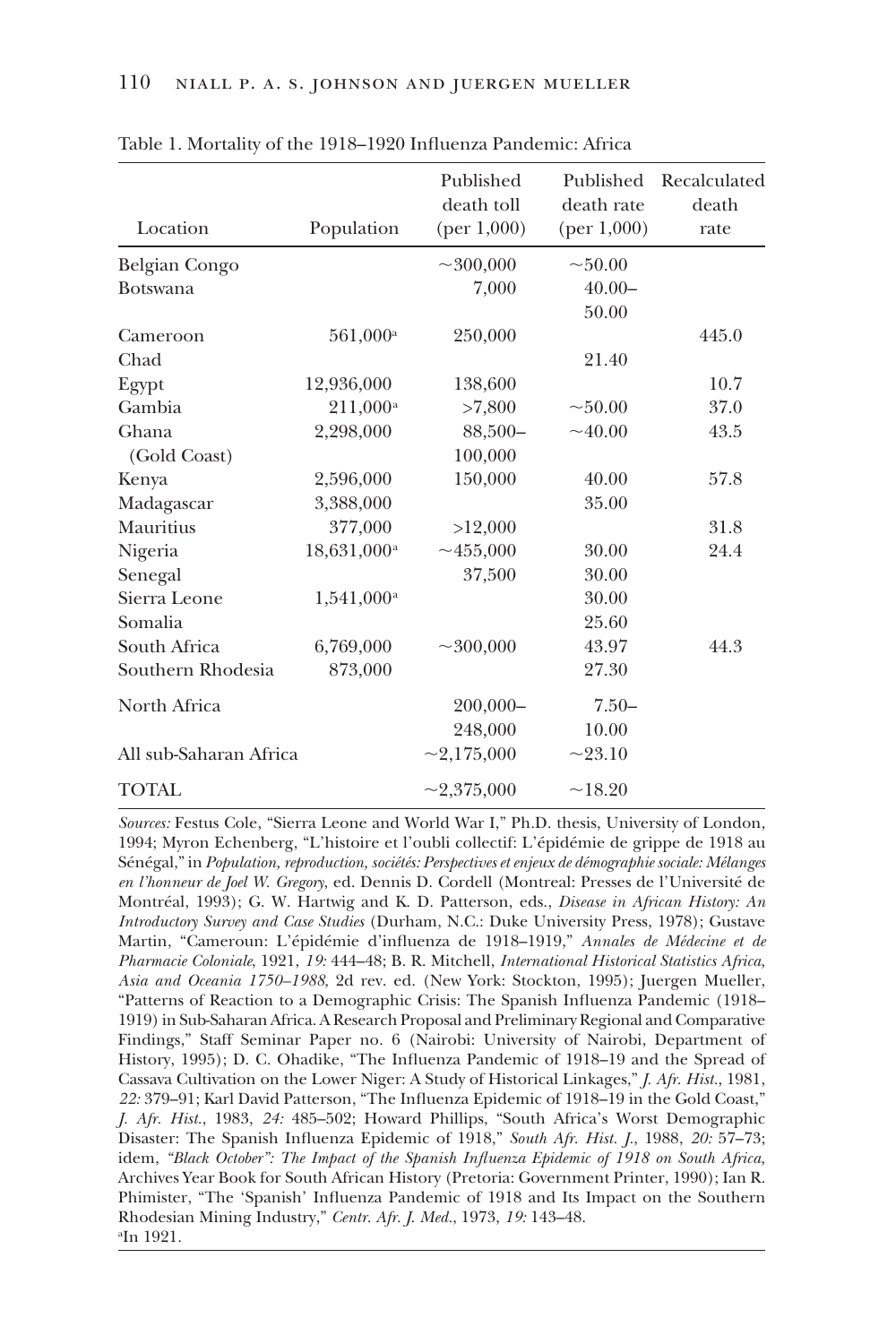| Location                   | Population  | Published<br>death toll<br>(per 1,000) | Published<br>death rate<br>(per 1,000) | Recalculated<br>death<br>rate |
|----------------------------|-------------|----------------------------------------|----------------------------------------|-------------------------------|
| Argentina                  | 8,517,000   | 10,200                                 | 1.20                                   | 1.2                           |
| <b>Brazil</b>              | 26,277,000  | 180,000                                | 6.00                                   | 6.8                           |
| British Caribbean          |             | $\sim 30,000$                          |                                        |                               |
| Canada                     | 8,148,000   | ~100,000                               | 6.25                                   | 6.1                           |
| Caribbean                  |             | ~100,000                               |                                        |                               |
| Chile                      |             | 35,000                                 | 11.00                                  |                               |
| Guatemala                  | 1,241,000   | 48,600                                 |                                        | 39.2                          |
| Mexico                     | 14,556,000  | 300,000                                | 23.00                                  | 20.6                          |
| Uruguay                    | 1,439,000   | 2,050                                  | 1.40                                   | 1.4                           |
| <b>USA</b>                 | 103,208,000 | 675,000                                |                                        | 6.5                           |
| Other South America        |             | ~100,000                               |                                        |                               |
| Total Latin America        |             | 766,000-                               | $8.4-$                                 |                               |
|                            |             | 966,000                                | 10.6                                   |                               |
| <b>Total North America</b> |             | 725,000                                |                                        |                               |
| TOTAL                      |             | ~1,540,000                             |                                        |                               |

Table 2. Mortality of the 1918–1920 Influenza Pandemic: The Americas

*Sources:* Alfred W. Crosby, *America's Forgotten Pandemic: The Influenza of 1918* (Cambridge: Cambridge University Press, 1989); David Killingray, "The Influenza Pandemic of 1918– 1919 in the British Caribbean," *Soc. Hist. Med.*, 1994, *7:* 60–87; David McCreery, "Guatemala City," in *1918–1919 Pandemic of Influenza: The Urban Impact in the Western World*, ed. F. R. van Hartesveldt (London: Edwin Mellen Press, 1992), pp. 161–83; Janice P. Dickin McGinnis, "The Impact of Epidemic Influenza: Canada 1918–1919," *Hist. Pap.*, 1977, pp. 120–40; B. R. Mitchell, *International Historical Statistics The Americas 1750–1993*, 4th ed. (New York: Stockton, 1998.

causes of death (influenza, pneumonia, bronchitis, phthisis, and what was termed "organic heart disease" by the Registrar-General) for the pandemic period ( June 1918 to May 1919). Another method is to use the data available for a certain population within a country, determine the mortality rate for that population, and then use that to calculate total mortality for the entire population. The methods available to individual researchers are often determined by the data available. (For details on how specific figures were arrived at, refer to the sources specified.)

These variations in method and time and population coverage can give rise to a range of estimates of mortality. Our tables indicate the ranges given for many countries; they show how uncertain these estimates may be, owing to the lack of definitive data on populations, mortality, and mortality rates, and the variability within the extant data for many locations. The tables represent the compilation of our knowledge of the pandemic, and it is acknowledged that there are areas where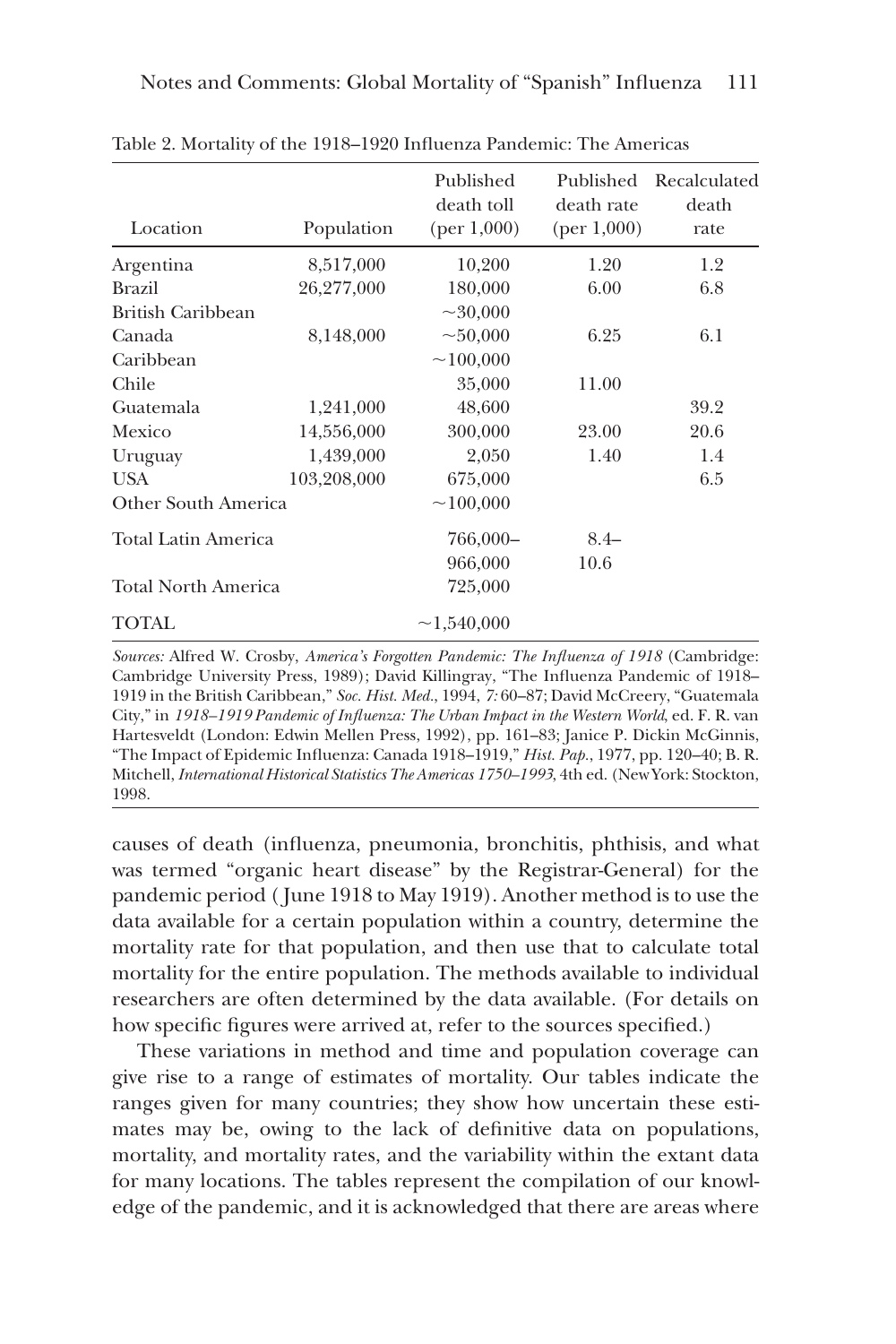| Location           | Population               | Published<br>death toll<br>(per 1,000) | Published<br>death rate<br>(per 1,000) | Recalculated<br>death<br>rate |
|--------------------|--------------------------|----------------------------------------|----------------------------------------|-------------------------------|
| Afghanistan        |                          | $\sim$ 320,000                         |                                        |                               |
| Ceylon (Sri Lanka) | 5,109,000                | 91,600                                 |                                        | 17.9                          |
| China              | 472,000,000 <sup>a</sup> | $4,000,000 -$                          |                                        | $8.4 - 20.1$                  |
|                    |                          | 9,500,000                              |                                        |                               |
| India              | 305,693,000 <sup>b</sup> | 18,500,000                             |                                        | 6.1                           |
| Indonesia          | 49,350,000               | 1,500,000                              |                                        | 30.4                          |
| Japan              | 55,033,000               | 388,000                                | $~10-6.70$                             | 7.0                           |
| Philippines        | 10,151,000               | 93,686                                 | 8.00                                   | 1.7                           |
| Taiwan             | 3,670,000                | 25,394                                 |                                        | 6.9                           |
| Southwest Asia     |                          | $215,000 -$                            | $5.00 - 10.00$                         |                               |
|                    |                          | 430,000                                |                                        |                               |
| Other East and     |                          | 220,000-                               | $5.00 - 30.60$                         |                               |
| Southeast Asia     |                          | 1,300,000                              |                                        |                               |
| <b>TOTAL</b>       |                          | 26,000,000-                            |                                        |                               |
|                    |                          | 36,000,000                             |                                        |                               |

Table 3. Mortality of the 1918–1920 Influenza Pandemic: Asia

*Sources:* Colin Brown, "The Influenza Pandemic of 1918 in Indonesia," in *Death and Disease in Southeast Asia: Explorations in Social, Medical and Demographic History,* ed. Norman G. Owen (Oxford: Oxford University Press, 1987), pp. 235–56; Chi-Ho Chan and W. T. Liu, "The Evolution of Influenza A/H1N1 in Taiwan" (Paper presented at "The Spanish 'Flu 1918– 1998: Reflections on the Influenza Pandemic of 1918 after 80 Years," Cape Town, 12–15 September 1998); Wataru Iijima, "The Spanish Influenza in China, 1918–1920" (Paper presented at "The Spanish 'Flu 1918–1998: Reflections on the Influenza Pandemic of 1918 after 80 Years," Cape Town, 12–15 September 1998); Ian D. Mills, "The 1918–1919 Influenza Pandemic—The Indian Experience," *Indian Econ. & Soc. Hist. Rev.*, 1986, *23:* 1–40; B. R. Mitchell, *International Historical Statistics Africa, Asia and Oceania 1750–1988*, 2d rev. ed. (New York: Stockton, 1995); E. Palmer and G. W. Rice, "A Japanese Physician's Response to Pandemic Influenza: Ijiro Gomibuchi and the 'Spanish Flu' in Yaita-Cho, 1918–1919," *Bull. Hist. Med.*, 1992, *66:* 560–77.

a In 1920. b In 1921.

our collective knowledge is still quite poor. For example, the values given in Table 3 for China (4 to 9.5 million) reflect divergence in the accounts. A recent paper attempted to argue that China was largely spared the pandemic, based on an apparent lack of evidence.13 However, the ab-

13. Wataru Iijima, "The Spanish Influenza in China, 1918–1920," paper presented at "The Spanish 'Flu 1918–1998: Reflections on the Influenza Pandemic of 1918 after 80 Years," Cape Town, 12–15 September 1998.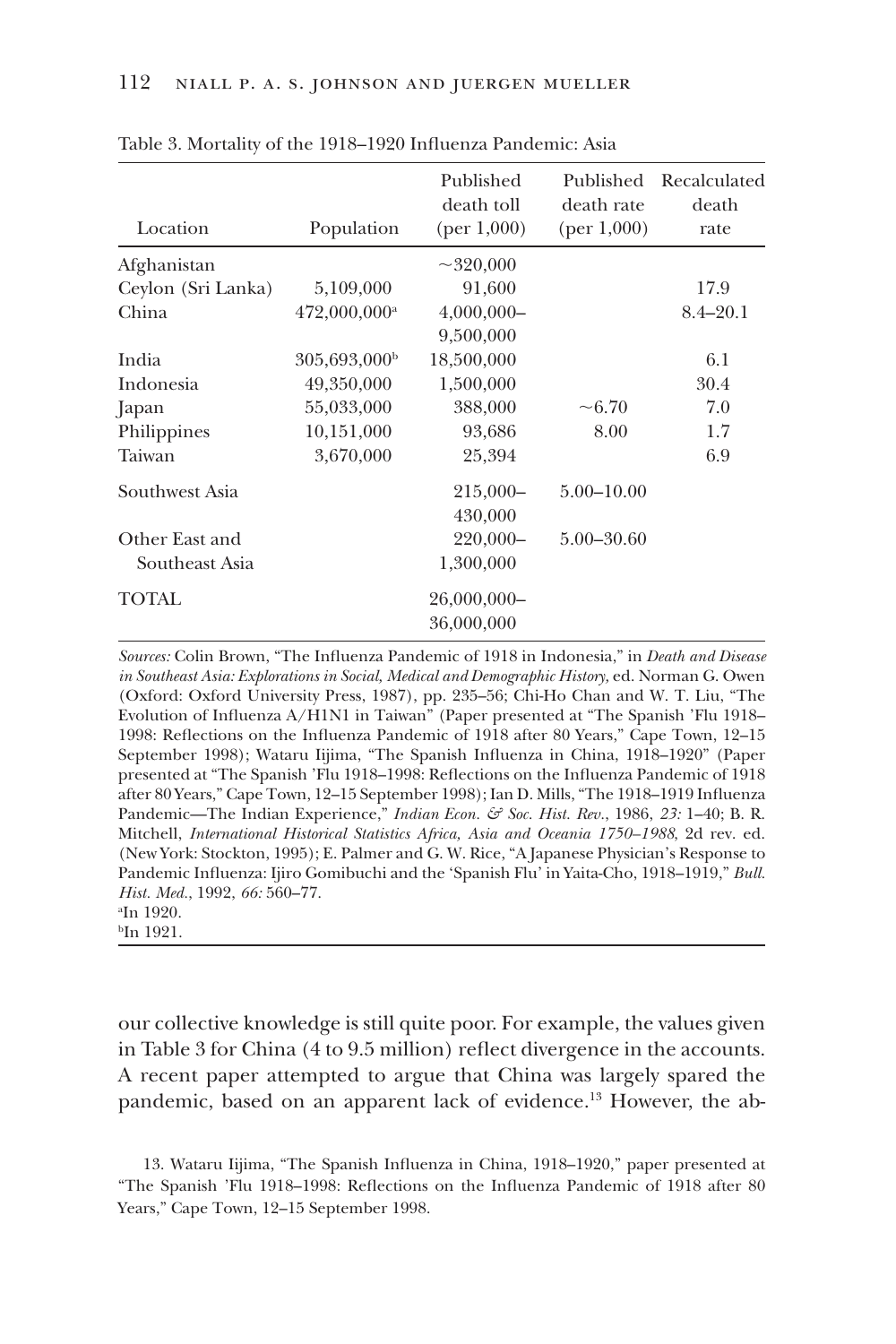| Location        | Population               | Published<br>death toll<br>(per 1,000) | Published<br>death rate<br>(per $1,000$ ) | Recalculated<br>death<br>rate |
|-----------------|--------------------------|----------------------------------------|-------------------------------------------|-------------------------------|
| Austria         | $6,131,445^{\rm a}$      | 20,458                                 | 3.00                                      | 3.3                           |
| Croatia         |                          | 109,000                                |                                           |                               |
| Denmark         | 3,010,000                | 12,374                                 | 3.50                                      | 4.1                           |
| Eire            | 4,280,000                | 18,367                                 | 4.04                                      | 4.3                           |
| England & Wales | 34,020,000               | $\sim$ 200,000                         | ~1.90                                     | 5.8                           |
| Finland         | 3,120,000                | 18,000                                 | 5.80                                      | 5.8                           |
| France          | 32,830,000               | 240,000                                | 3.90                                      | 7.3                           |
| Germany         | 58,450,345 <sup>a</sup>  | 225,330                                | 3.70                                      | 3.8                           |
| Prussia         |                          | 236,662                                | 4.50                                      |                               |
| Hungary         | 7,880,000                | ~100,000                               |                                           | 12.7                          |
| Iceland         |                          | 484                                    | 5.40                                      |                               |
| Italy           | 36,280,000               | 390,000                                | 11.00                                     | 10.7                          |
| Malta           |                          | 588                                    |                                           |                               |
| Netherlands     | 6,750,000                | 48,042                                 |                                           | 7.1                           |
| Norway          | 2,580,000                | 14,676                                 | 5.70                                      | 5.7                           |
| Portugal        | 6,010,000                | 59,000                                 | 9.70                                      | 9.8                           |
| Russia/USSR     | 184,000,000 <sup>b</sup> | ~100,000                               | 5.00                                      | 2.4                           |
| Scotland        | 4,850,000                | 27,650-                                | $6.80 - 8.30$                             | $5.7 - 6.9$                   |
|                 |                          | 33,771                                 |                                           |                               |
| Spain           | 20,880,000               | 257,082                                | 12.00                                     | 12.3                          |
| Sweden          | 5,810,000                | 34,374                                 | 5.41                                      | 5.9                           |
| Switzerland     | 3,880,000                | 23,277                                 | 6.00                                      | 6.1                           |
| <b>TOTAL</b>    |                          | $\sim$ 2,300,646                       | ~1.80                                     |                               |

Table 4. Mortality of the 1918–1920 Influenza Pandemic: Europe

*Sources:* Margareta Åman, "Spanska sjukan: Den svenska epidemin 1918–1920 och dess internationella bakgrund [Spanish influenza: The Swedish epidemic, 1918–1920, and its international background]" (Ph.D. thesis, Uppsala University, 1990); Giovanni Cavina, *L'influenza epidemica attraverso i secoli* (Rome: Edizioni Pozzi, 1959); *Census of England and Wales*, 1921, p. 17; Beatriz Echeverri, "Spanish Influenza Seen from Spain" (Paper presented at "The Spanish 'Flu 1918–1998: Reflections on the Influenza Pandemic of 1918 after 80 Years," Cape Town, 12–15 September 1998); Cathcart Garner, "Annual Report for the Year 1918 (Colonial Medical Report No. 126, Egypt)," *J. Trop. Med. & Hygiene*, 1921, *24* (suppl.): 75–88; Niall Philip Alan Sean Johnson, "Aspects of the Historical Geography of the 1918–19 Influenza Pandemic in Britain" (Ph.D. thesis, University of Cambridge, 2001); Eila Linnanmäki, "Spanish Flu in Finnish Cities, 1918–1920" (Paper presented at "The Spanish 'Flu 1918–1998: Reflections on the Influenza Pandemic of 1918 after 80 Years," Cape Town, 12–15 September 1998); Eila Linnanmäki, "Re: A table of global flu mortality" (e-mail to Niall Johnson, 4 March 1999); Svenn-Erik Mamelund, "Estimating the Death Toll of Spanish Influenza 1918–19: The Case of Norway" (Paper presented at "The Spanish 'Flu 1918–1998: Reflections on the Influenza Pandemic of 1918 after 80 Years," Cape Town, 12– 15 September 1998); Ministry of Health, *Report on the Pandemic of Influenza 1918–1919* (London: Ministry of Health/HMSO, 1920); B. R. Mitchell, *International Historical Statistics*

*Table 4 continued on next page*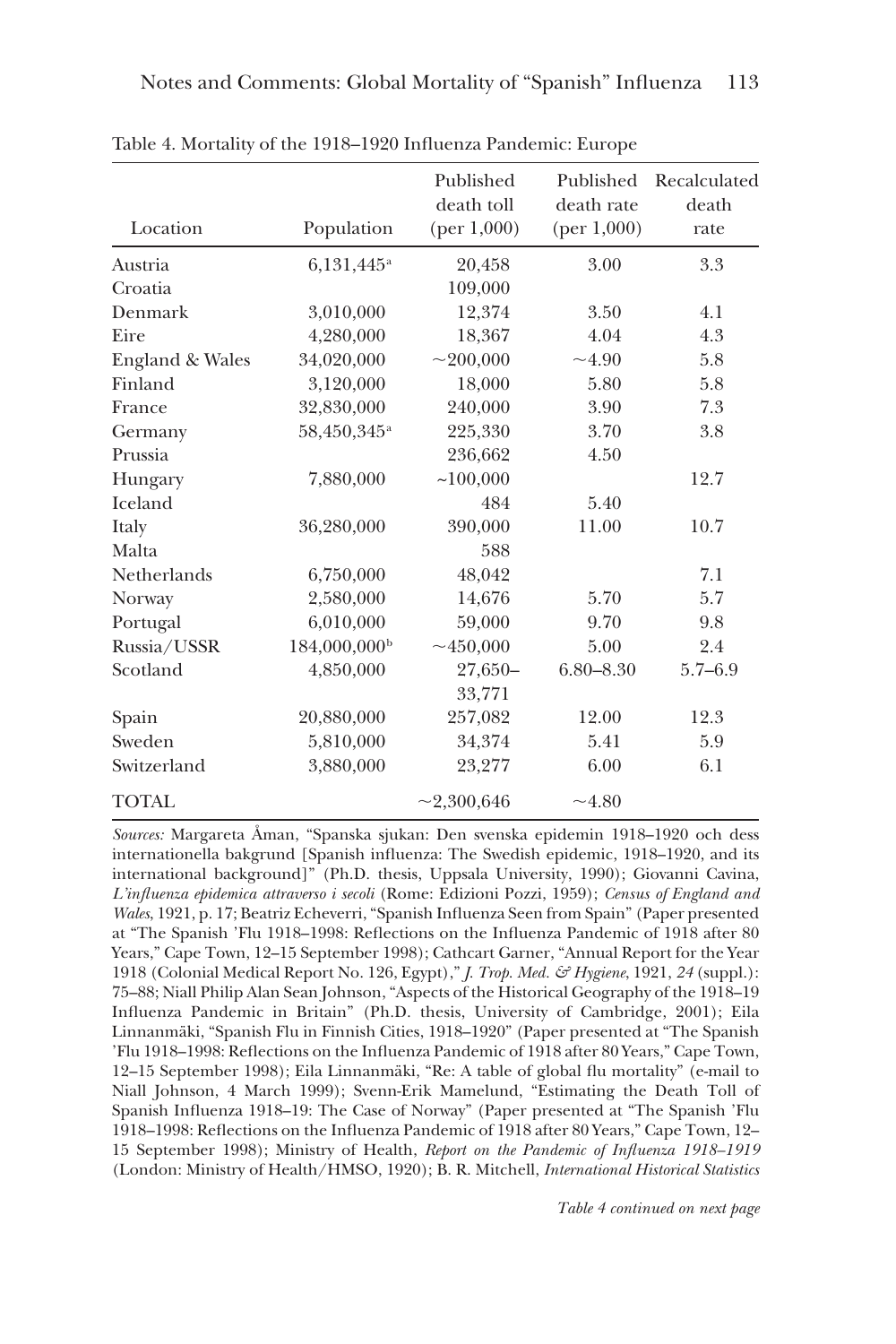#### *Table 4, notes, continued*

*Europe 1750–1988*, 3d ed. (New York: Stockton, 1992); Jürgen Müller, "Die spanische Influenza 1918/19: Der Einflüß des Ersten Weltkrieges auf Auusbreitung, Krankheitsverlauf und Perzeption einer Pandemie [The influence of the First World War on the spread, course of disease, and perception of a pandemic]," in *Die Medizin und der Erste Weltkrieg*, ed. Wolfgang U. Eckart and Christoph Gradmann (Pfaffenweiler: Centaurus-Verlagsgesellschaft, 1996), pp. 321–42. a Postwar. bIn 1917.

Published Published Recalculated death toll death rate death Location Population (per 1,000) (per 1,000) rate Australia 5,304,000<sup>a</sup> 14,528 2.8 2.7 Fiji 164,000 9,000 52.0 54.9 Guam 858 Nauru 160.0 New Zealand 1,158,000 <20.0 Pakeha (non-Maori) 6,413 5.8 Maori 2,160 42.4 Pacific Islands  $>50.0$ Tonga  $23,000<sup>b</sup>$  42.0–84.0 Western Samoa  $36,000<sup>b</sup>$  8,500 220.0 236.1 TOTAL  $\sim$ 85,000 GLOBAL TOTAL >48,798,038  $\sim$ 50,000,000- $\sim$  2.5–5.0 100,000,000

Table 5. Mortality of the 1918–1920 Influenza Pandemic: Oceania, and Global Total

*Sources:* Phyllis S. Herda, "Disease and Colonialism in the Pacific: The 1918 Influenza Pandemic in Western Polynesia" (Paper presented at "The Spanish 'Flu 1918–1998: Reflections on the Influenza Pandemic of 1918 after 80 Years," Cape Town, 12–15 September 1998); B. R. Mitchell, *International Historical Statistics Africa, Asia and Oceania 1750–1988*, 2d rev. ed. (New York: Stockton, 1995); Geoffrey W. Rice, "Australia and New Zealand in the 1918–19 Influenza Pandemic," in *New Perspectives on the History of Medicine: First National Conference of the Australian Society of the History of Medicine*, ed. Harold Attwood, Richard Gillespie, and Milton J. Lewis (Melbourne: University of Melbourne, 1989), pp. 67–74; Geoffrey W. Rice (with assistance from Linda Bryder), *Black November: The 1918 Influenza Pandemic in New Zealand* (Wellington: Allen & Unwin, 1988); Sandra M. Tomkins, "The Influenza Epidemic of 1918–19 in Western Samoa," *J. Pacific Hist.*, 1992, *27:* 181–97. a In 1919. b In 1921.